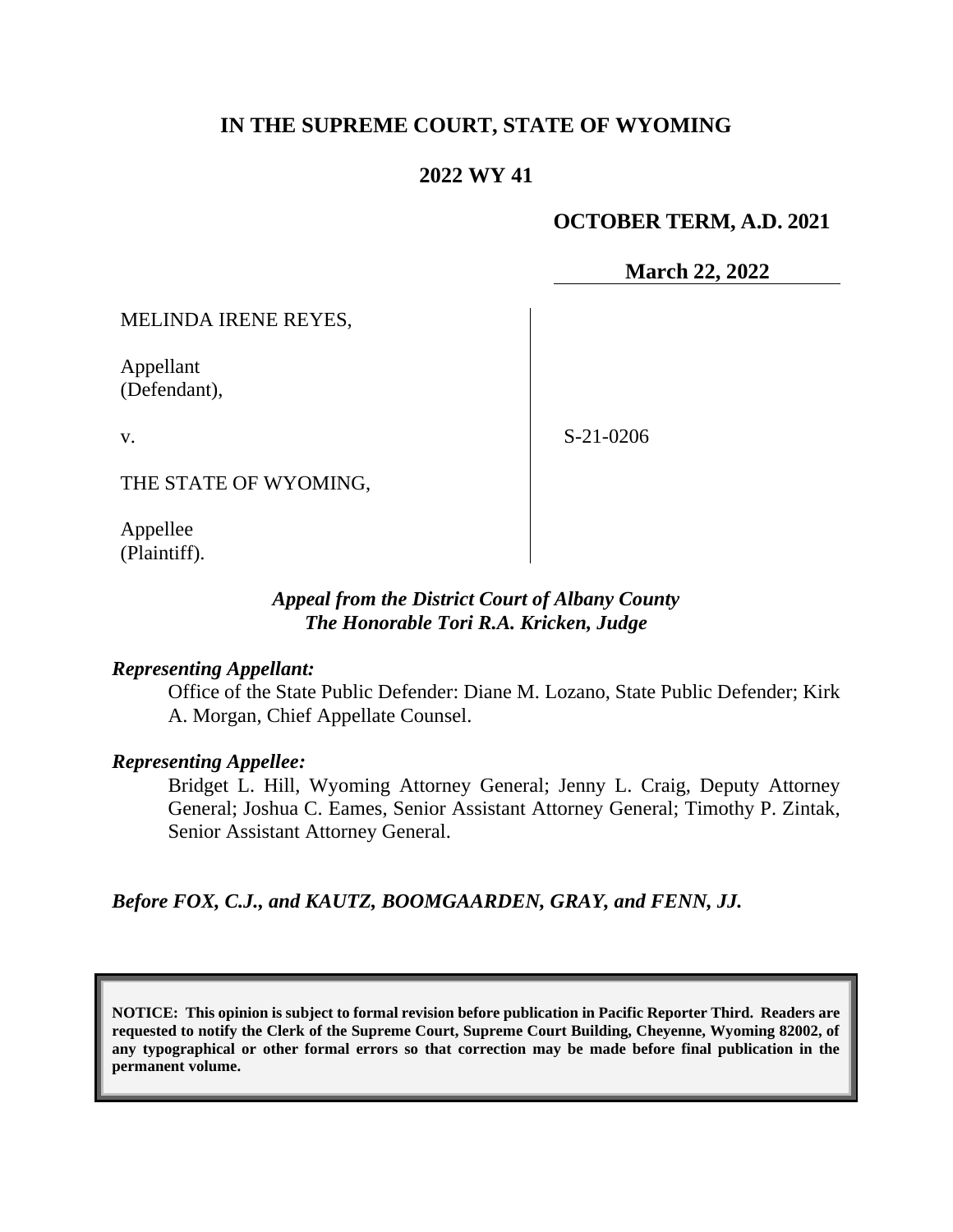### **FENN, Justice.**

[¶1] After a bench trial, the district court found Melinda Reyes guilty of felony child endangerment. On appeal, Ms. Reyes contends the district court erred by denying her motion for acquittal because the evidence was insufficient to support her conviction. We affirm.

### **ISSUE**

[¶2] The issue is:

1. Did the district court err when it denied Appellant's motion for judgment of acquittal, or was the evidence sufficient to convict Ms. Reyes of child endangerment?

# **FACTS**

[¶3] Special Agent Aaron Gallegos of the Wyoming Division of Criminal Investigation (DCI) was investigating the distribution of methamphetamine between Laramie and Cheyenne, Wyoming. During this investigation, Special Agent Gallegos arrested Joshua Cole for felony methamphetamine distribution. In order to reduce his charges, Mr. Cole agreed to work with DCI as a confidential informant. All of his initial charges were dismissed as a result of his work as a confidential informant. Prior to his arrest, Mr. Cole regularly purchased small amounts of methamphetamine from Kenneth "Kenny" Degler. After learning this information, Special Agent Gallegos decided to have Mr. Cole attempt to make some controlled buys of methamphetamine from Mr. Degler.

[¶4] The first attempted controlled buy occurred on December 26, 2019. Pursuant to DCI's standard practices, Mr. Cole was searched for drugs prior to the attempted controlled buy. Mr. Cole was also fitted with a wire that was monitored by Special Agent Gallegos. Mr. Cole was then given prerecorded buy funds to purchase drugs from Mr. Degler. Mr. Cole did not have his own vehicle, so Special Agent Gallegos dropped him off a short distance from Mr. Degler's residence.

[¶5] When Mr. Cole arrived at Mr. Degler's trailer, he discovered Mr. Degler, his girlfriend, Melinda Reyes, and their five-year-old son, M.J., were present in the residence. Another adult male, who was unknown to Mr. Cole, was also present. Mr. Cole greeted M.J. by saying "Hey Buddy," and then he went to the bedroom Mr. Degler and Ms. Reyes shared. When Mr. Cole got to the bedroom, Ms. Reyes was actively searching the room for methamphetamine. While Ms. Reyes continued her search, Mr. Degler offered to smoke methamphetamine with Mr. Cole and the other adult male. Mr. Cole decided to leave when it appeared they did not actually have any methamphetamine to sell, and it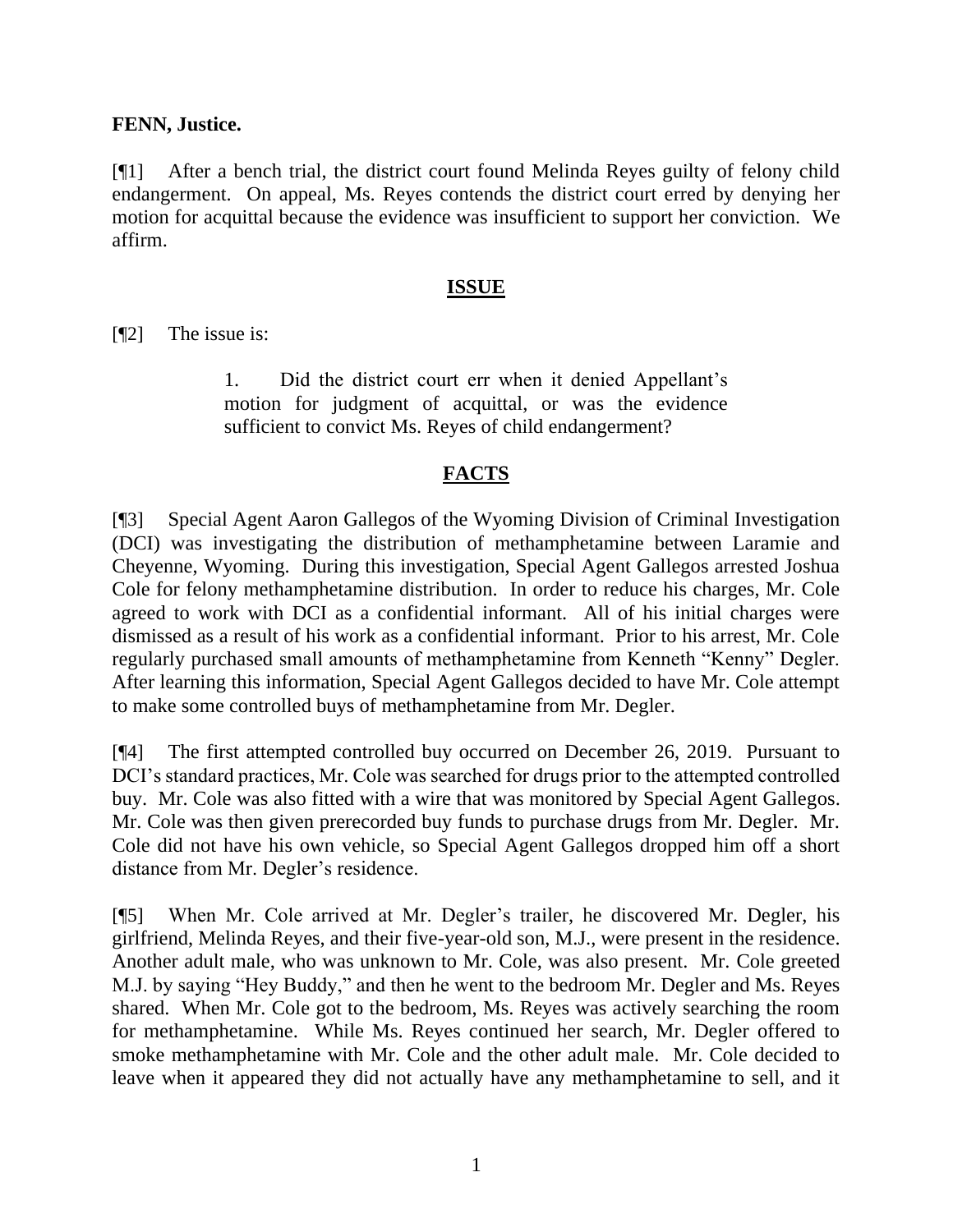seemed like Mr. Degler was going to smoke methamphetamine with the other man. Mr. Cole told Mr. Degler and Ms. Reyes he would come back.

[¶6] On January 7, 2020, Mr. Cole attempted another controlled buy from Mr. Degler. He was searched by DCI prior to this attempt and was again fitted with a wire. Mr. Cole was dropped off a short distance from Mr. Degler's residence, and Special Agent Gallegos monitored the audio from Mr. Cole's wire. When Mr. Cole entered the residence, he saw Mr. Degler and Ms. Reyes seated on the couch. Mr. Cole had a brief conversation with Ms. Reyes, who then got up and went into the kitchen. Mr. Cole then counted out his buy money in the open and gave it to Mr. Degler in exchange for a baggie of methamphetamine.

[¶7] After the exchange, Mr. Cole left the residence and met up with Special Agent Gallegos. Mr. Cole gave the methamphetamine to Special Agent Gallegos and was debriefed about what had occurred inside of the residence. The substance in the baggie tested presumptive positive for methamphetamine, and it was later sent to the State crime lab for confirmation.

[¶8] On January 8, 2020, Mr. Cole conducted another controlled buy from Mr. Degler. Again, Mr. Cole was searched and fitted with a wire prior to being dropped off a short distance from the residence. Special Agent Gallegos attempted to monitor the wire, but there was a problem with his equipment. However, Special Agent Mathew Leibovitz was able to hear the audio, and he monitored the wire on this occasion. When Mr. Cole entered the trailer, he saw Mr. Degler, Ms. Reyes, and M.J. all seated on the couch together. Mr. Cole made small talk with both Mr. Degler and Ms. Reyes, including talking with Ms. Reyes about how their children were acquainted. Mr. Cole could see Mr. Degler had a baggie of methamphetamine palmed in his hand, so he began to count out the money for the exchange. Mr. Cole counted out the money in front of Mr. Degler, Ms. Reyes, and M.J. He then handed the money to Mr. Degler. In exchange, Mr. Degler gave Mr. Cole the baggie of methamphetamine. After the exchange, Mr. Cole left the residence.

[¶9] Mr. Cole turned the methamphetamine over to Special Agent Gallegos. The substance in the baggie tested presumptive positive for methamphetamine, and it was later sent to the State crime lab for confirmation. During his debrief, Mr. Cole told Special Agent Gallegos the drug transaction had occurred in front of M.J. Special Agent Leibovitz confirmed with Special Agent Gallegos he had heard both Ms. Reyes's voice and the voice of a male child while listening to the wire. After learning the transaction had occurred in the presence of a minor, Special Agent Gallegos decided to end the investigation and take action to ensure M.J.'s safety. He immediately requested a search warrant for the residence.

[¶10] Special Agent Gallegos executed the search warrant on the residence on January 9, 2020. When he arrived, Ms. Reyes was the only person present. M.J. was at school when the warrant was executed. Special Agent Gallegos searched the bedroom shared by Mr.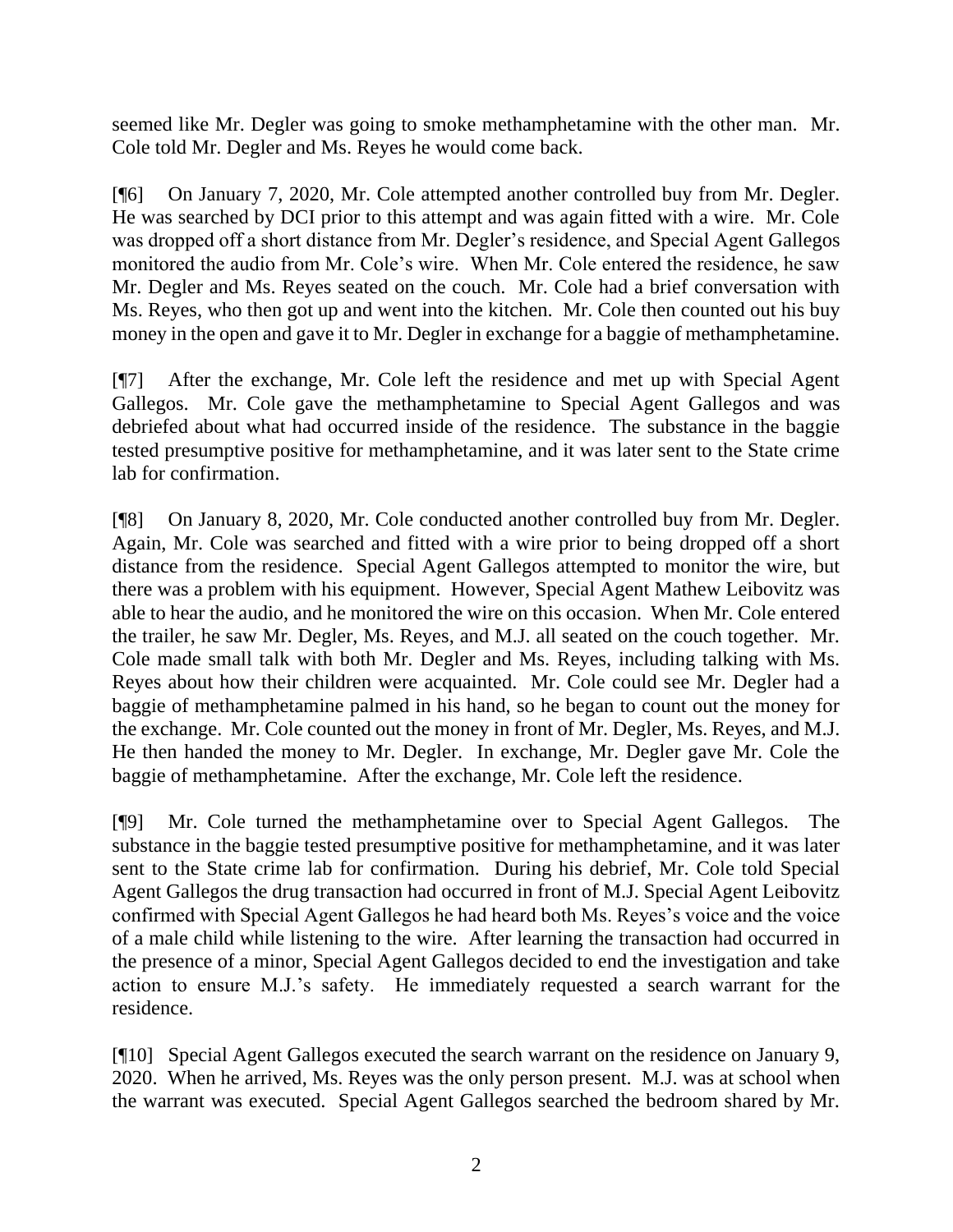Degler and Ms. Reyes. Inside Ms. Reyes's nightstand, he found a marijuana pipe. On Mr. Degler's nightstand, he discovered a methamphetamine pipe, a pill bottle with methamphetamine inside of it, and a small jeweler's bag of methamphetamine. Special Agent Gallegos also searched the master bathroom where he found a digital scale that had been secreted behind a makeshift door in the linen closet. While searching the residence, Special Agent Gallegos also found a child's bed, children's toys and clothing, and children's toothpaste. The pill bottle and jeweler's bag were sent to the State Crime Lab, and it was confirmed that those items contained methamphetamine.

[¶11] Mr. Degler and Ms. Reyes were both arrested. Ms. Reyes was initially charged with five counts: felony child endangerment under Wyo. Stat. Ann. § 6-4-405(b); felony possession with intent to deliver methamphetamine under  $\S$  35-7-1031(a)(i); felony conspiracy to deliver methamphetamine under  $\S$  35-7-1031(a)(i) and  $\S$  35-7-1042; misdemeanor child endangerment under §  $6-4-403(a)(ii);$ <sup>1</sup> and misdemeanor marijuana possession under § 35-7-1031(c)(i)(A). The felony conspiracy charge was not bound over for trial.

[¶12] Ms. Reyes was released on bond on February 20, 2020. As a condition of her bond, she was prohibited from any contact with Mr. Degler. On June 25, 2020, the State moved to revoke Ms. Reyes's bond, on the grounds she had spoken with Mr. Degler on the phone more than one hundred times. Ms. Reyes's whereabouts were unknown at that time, and a warrant was issued for her arrest. On July 16, 2020, the district court ordered Ms. Reyes to appear for a status conference the following day, however, she failed to appear.

[¶13] Ms. Reyes was arrested on September 13, 2020. On October 7, 2020, the district court held a bond revocation hearing. Ms. Reyes admitted to the allegations contained in the State's motion and her bond was revoked. Also on October 7, 2020, she waived her right to a speedy trial. On October 27, 2020, Ms. Reyes requested a change of plea hearing, but she later decided against that course of action and asked to proceed to trial. Ms. Reyes subsequently waived her right to a jury trial and requested a bench trial pursuant to W.R.Cr.P. 23. The State consented to a bench trial. Shortly before the trial, the State filed an *Amended Information* eliminating the felony possession with intent to deliver charge.

[¶14] The trial commenced on January 14, 2021. At the close of the State's case, Ms. Reyes moved for a judgment of acquittal alleging the State had failed to provide sufficient evidence of all the elements necessary to convict her of the charged offenses. The district court denied the motion. After being advised of her rights by the district court, Ms. Reyes decided not to call any witnesses, present any evidence, or testify in her own defense.

<sup>&</sup>lt;sup>1</sup> This count related to the conditions of the home. At the time the warrant was executed, the home was dirty and cluttered, and there were several sharp objects, like an axe and knives, that would have been easily accessible by M.J. There was also an allegation that the residence did not have any heat, and the oven was being used to heat the home.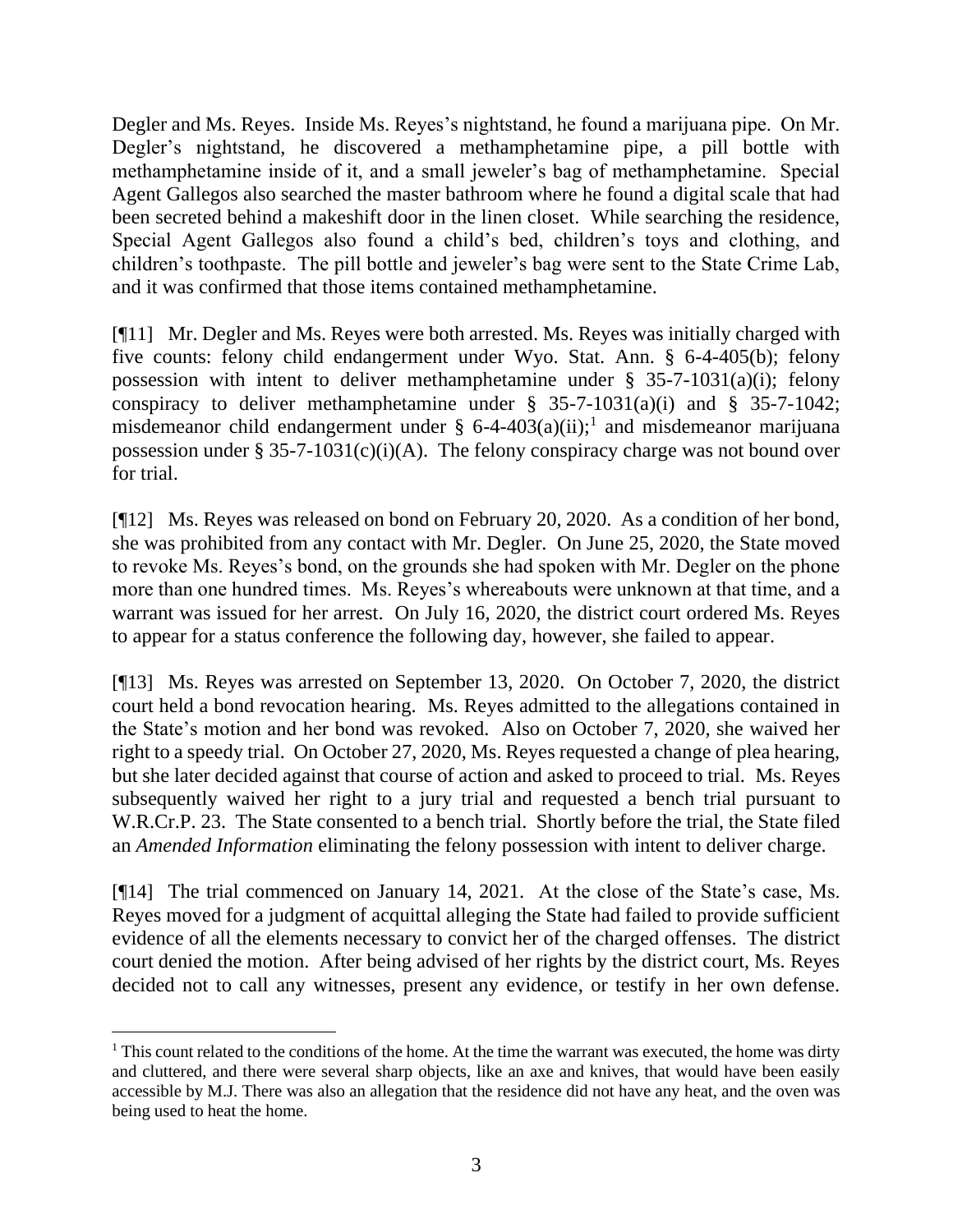Although Ms. Reyes had not requested any specific findings pursuant to W.R.Cr.P. 23(c), the district court issued a detailed *Court's Judgment and Verdict*. The district court acquitted Ms. Reyes of both misdemeanor charges but found her guilty of felony child endangerment. The district court sentenced Ms. Reyes to three to five years in prison, suspended in lieu of a split sentence of one year in jail followed by three years of probation.<sup>2</sup> This appeal followed.

### **STANDARD OF REVIEW**

[¶15] When reviewing the denial of a motion for judgment of acquittal, we apply the following standard of review:

> We review a motion for judgment of acquittal in the same light as the district court and apply the same standard as that used when an appeal claims insufficient evidence to convict. *Foltz v. State*, 2017 WY 155, ¶ 10, 407 P.3d 398, 401 (Wyo. 2017) (citation omitted). Accordingly, we accept the State's evidence as true, including all logical and reasonable inferences which can be drawn from it. *Id.* (citation omitted). We do not consider the defendant's conflicting evidence and we do not reweigh the evidence or re-examine the witnesses' credibility. *Id.* (citation omitted). We simply determine whether the evidence – direct or circumstantial – could reasonably support the jury's verdict. *Id.*  $\llbracket$  10, 407 P.3d at 401-02 (citation omitted). Applying this standard, a motion for judgment of acquittal is granted only if "a reasonable juror must have a reasonable doubt as to the existence of any of the essential elements of the crime." *Id.* ¶ 10, 407 P.3d at 401 (citation omitted).

*Martinez v. State*, 2018 WY 147, ¶ 18, 432 P.3d 493, 498 (Wyo. 2018). The fact that the trial in this case was a bench trial does not change this analysis. *Romero v. State*, 2010 WY 84, ¶ 6, 233 P.3d 951, 953 (Wyo. 2010) (citing *Fitzgerald v. State*, 599 P.2d 572, 574 (Wyo. 1979) ("The function of the finder of fact in [criminal] cases tried to a court is identical to that in cases tried to juries, and the same rules are applicable with respect to the standards and principles applied in appellate review.")).

<sup>&</sup>lt;sup>2</sup> After Ms. Reyes filed her appeal, the district court reduced her jail sentence to permit her to attend an inpatient substance abuse treatment program.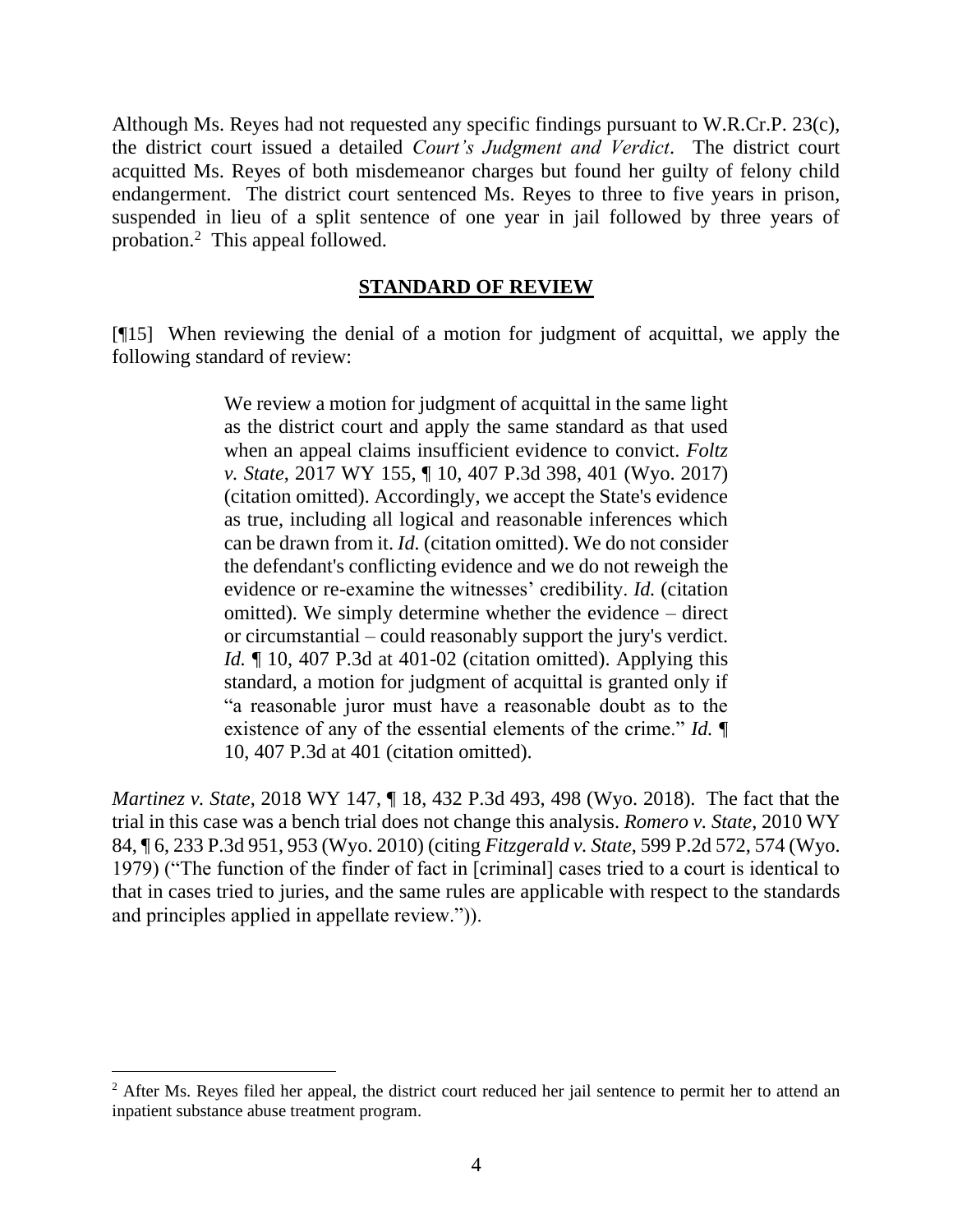### **DISCUSSION**

[¶16] Ms. Reyes was convicted of child endangerment under Wyo. Stat. Ann. § 6-4- 405(b) (LexisNexis 2021) which provides:

> (b) No person having the care or custody of a child shall knowingly and willfully permit the child to remain in a room, dwelling or vehicle where that person knows that methamphetamine is possessed, stored or ingested.

The State had the burden of proving every material and necessary element of the charged crime beyond a reasonable doubt. *Harper v. State*, 970 P.2d 400, 405 (Wyo. 1998). The parties agree that to convict Ms. Reyes of this charge, the State had to prove that she: 1) had care or custody of a child; 2) knowingly and willfully permitted that child to remain in a dwelling; and 3) knew that methamphetamine was possessed, stored, or ingested therein. Ms. Reyes concedes the State proved she had care or custody of M.J. However, she contends the State failed to prove the second and third elements.

[¶17] Ms. Reyes's argument focuses primarily on the discrepancies between the district court's findings of fact and the evidence presented at trial. For example, the district court incorrectly found that the second controlled buy occurred on January 8, 2020, rather than on January 7, 2020. It further found that the third controlled buy occurred on January 9, 2020, rather than January 8, 2020, even though it later correctly found that the search warrant had been executed on January 9, 2020. In addition, the district court conflated some of the events that occurred during the second controlled buy with some of those that occurred during the third controlled buy. The parties do not dispute that the district court's findings do not entirely comport with the evidence presented at the trial. However, they disagree about the extent and effect of those discrepancies. Ms. Reyes contends that due to the misstatements contained in the *Court's Judgment and Verdict*, the district court's findings were not supported by the evidence. The State contends that the minor variances between the district court's findings and the trial testimony are legally irrelevant under the sufficiency of the evidence standard of review.

[¶18] When we review a bench trial for sufficiency of the evidence, "[w]e may affirm a district court's action upon any sustainable legal ground shown in the record." *In re MC*, 2013 WY 43, ¶ 60, 299 P.3d 75, 88 (Wyo. 2013) (quoting *Bellis v. Kersey*, 2010 WY 138, ¶ 10, 241 P.3d 818, 822 (Wyo. 2010)). Therefore, even though the district court's specific findings contain some factual errors, we may affirm Ms. Reyes's conviction if it was supported by sufficient evidence. In other words, we may affirm her conviction if the evidence presented at the trial would have allowed a rational trier of fact to find the essential elements of the charged crime had been proven beyond a reasonable doubt.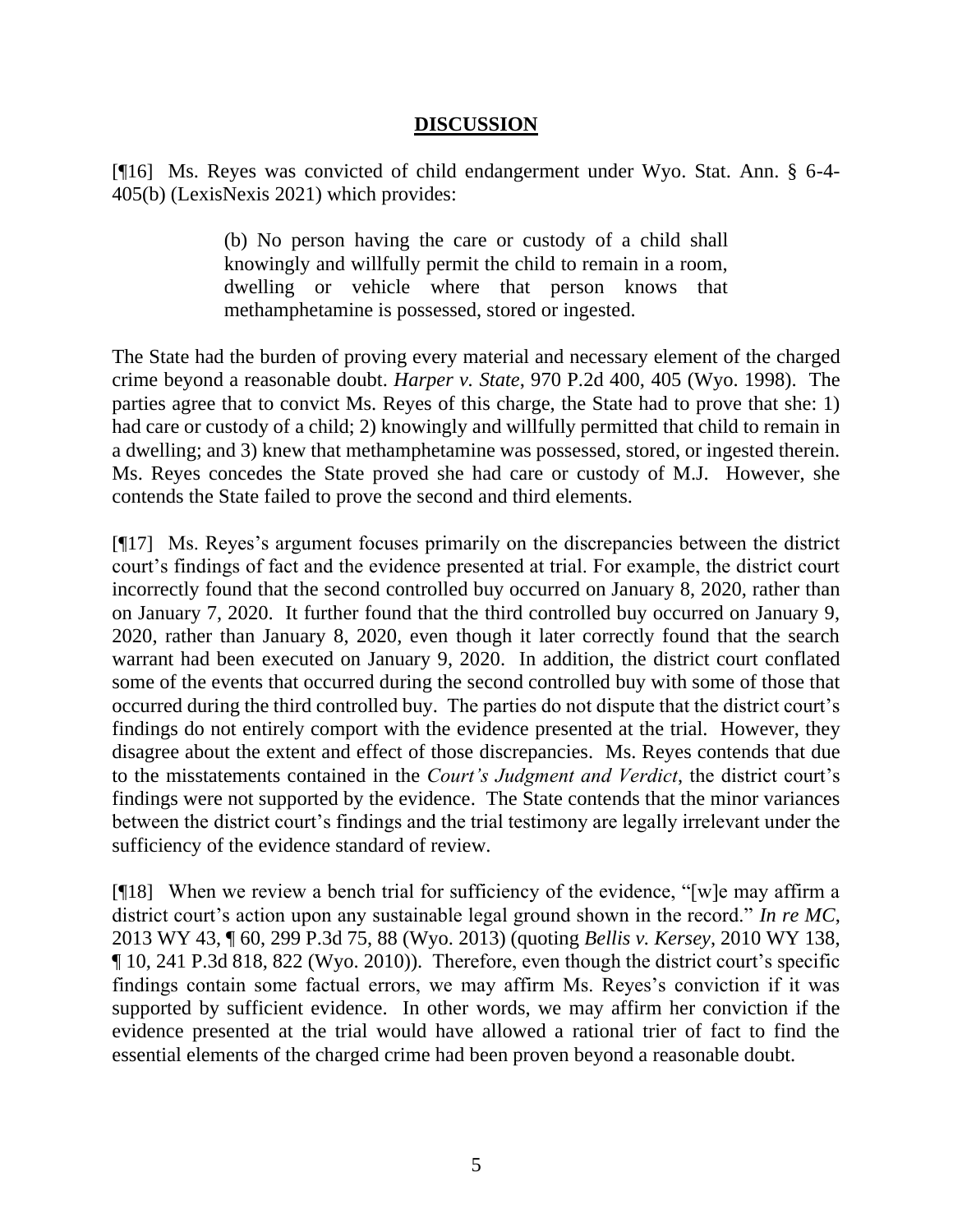[¶19] At the trial, Mr. Cole testified Ms. Reyes was actively looking for methamphetamine during the first attempted controlled buy that occurred on December 26, 2019. He testified as follows:

> A. I had already had a bad feeling about it as I was going into the house. I knew it wasn't going to be that he had it. So when I went to the bedroom, there was another gentleman that came in that I wasn't aware of, that I didn't know. And Kenny was trying to hand me a meth pipe and Melinda was looking for their stuff because I was going to wait for the stuff I wanted to purchase to show up and it wasn't there yet. That's when I decided to leave. So I told them that I'd be back and I left.

> Q. Now, when you say Melinda was looking for their stuff, what does that mean?

> A. He was going to smoke a bowl with me and she was looking for the methamphetamine on the bed somewhere. And he had the pipe. So, I was going to take a couple hits and they were going to load it and we were going to get high while I waited for the stuff, which would have been a normal thing.

> Q. How do you know that Melinda was looking for methamphetamine?

A. Because she was looking for methamphetamines [sic].

Q. Was there any exchange of words about that?

A. Yeah. Shit, where did I put it? You know, I mean . . .

Q. This took place in Melinda and Kenny's bedroom; is that correct?

A. That's correct.

When questioned further about Ms. Reyes's participation in the search during crossexamination, Mr. Cole stated:

> Q. And your testimony was in this first attempt -- the first attempt to purchase, controlled buy, the one that was unsuccessful, I believe your testimony was that it was Ms. Reyes that was looking for methamphetamine?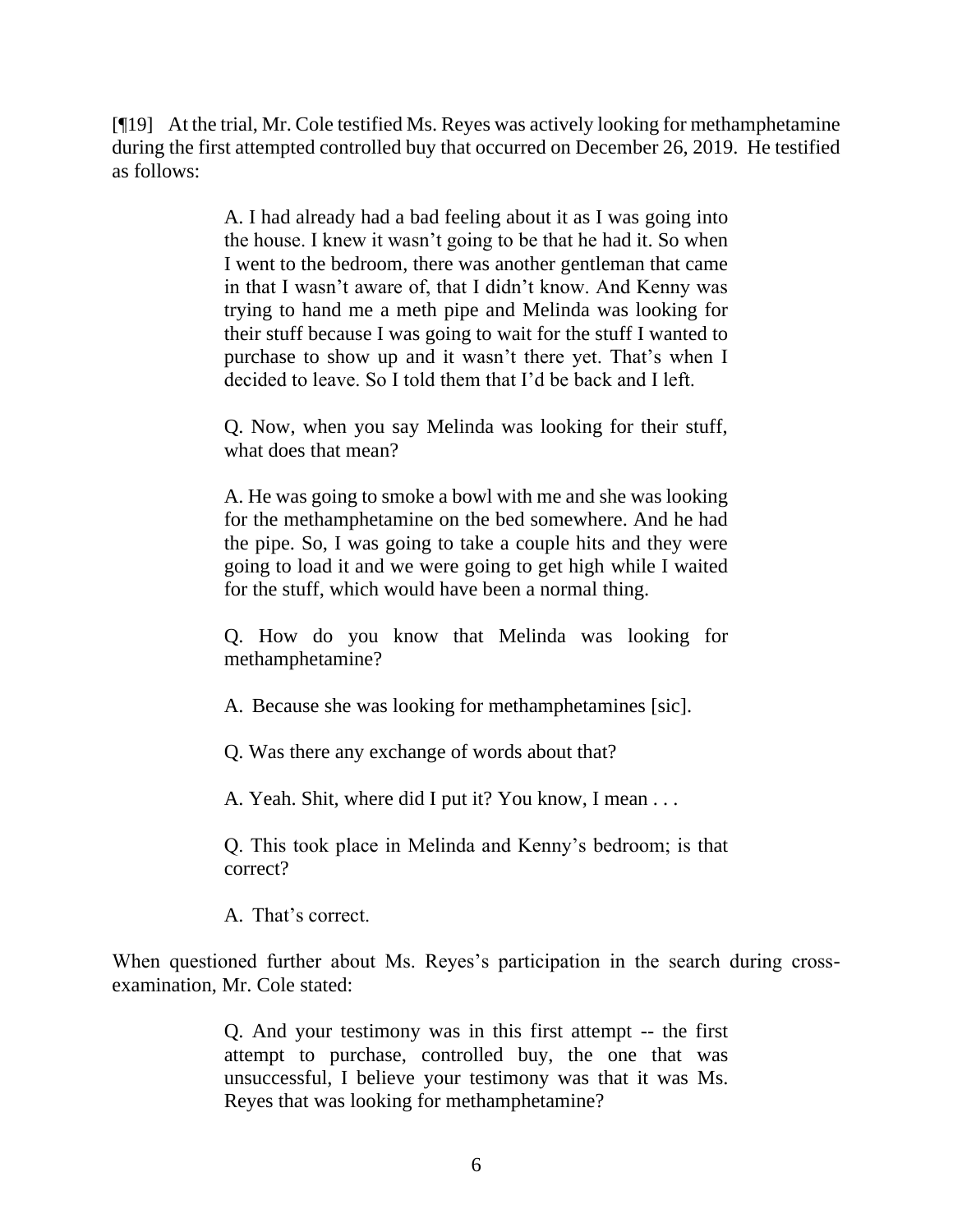A. Yeah. Kenny's like, you want to smoke a bowl. He said, baby, where's the shit? She's looking for it. He's got the pipe. He wants it to be loaded so we can smoke it. That's when I was like I had to leave. I mean . . . .

Special Agent Gallegos corroborated Mr. Cole's testimony. He testified while he was listening to the wire on this occasion, he heard Mr. Degler ask Ms. Reyes something to the effect of "where's that bag?" Ms. Reyes then replied she did not know, but it had been there yesterday. Special Agent Gallegos also testified it appeared Mr. Degler and Ms. Reyes were searching for something they were missing, but they were ultimately unable to find it.

[¶20] Mr. Cole testified Ms. Reyes was present in the residence when he successfully purchased methamphetamine on January 7, 2020. Ms. Reyes was in the kitchen for most of this transaction. However, the evidence also established the kitchen was only slightly removed from the living room where this transaction occurred. No one testified M.J. was present during this transaction.

[¶21] Special Agent Gallegos and Mr. Cole both testified Ms. Reyes and M.J. were present in the home with Mr. Degler when Mr. Cole successfully purchased methamphetamine on January 8, 2020. Special Agent Leibovitz confirmed he heard Ms. Reyes's and a male child's voices while he was monitoring the wire during this transaction. Mr. Cole confirmed Ms. Reyes and M.J. were present, and he testified they were both on the couch with Mr. Degler during the transaction. In fact, he testified Ms. Reyes was sitting on Mr. Degler's lap when the exchange occurred. Mr. Cole further testified he counted out the money in front of all three of them, and then Mr. Degler handed him a baggie of methamphetamine. Mr. Cole was specifically asked if Ms. Reyes had seen this transaction occur:

> Q. And when Mr. Degler handed you the bag of methamphetamine in exchange for money, was that also in front of Melinda and the child?

A. Yeah.

Q. Is there any way that Melinda would not have seen what happened?

A. No. It wasn't -- it was -- it wasn't a hidden thing. I mean, it was quick because of the kid being there, yes. But, no, she knew what was going on.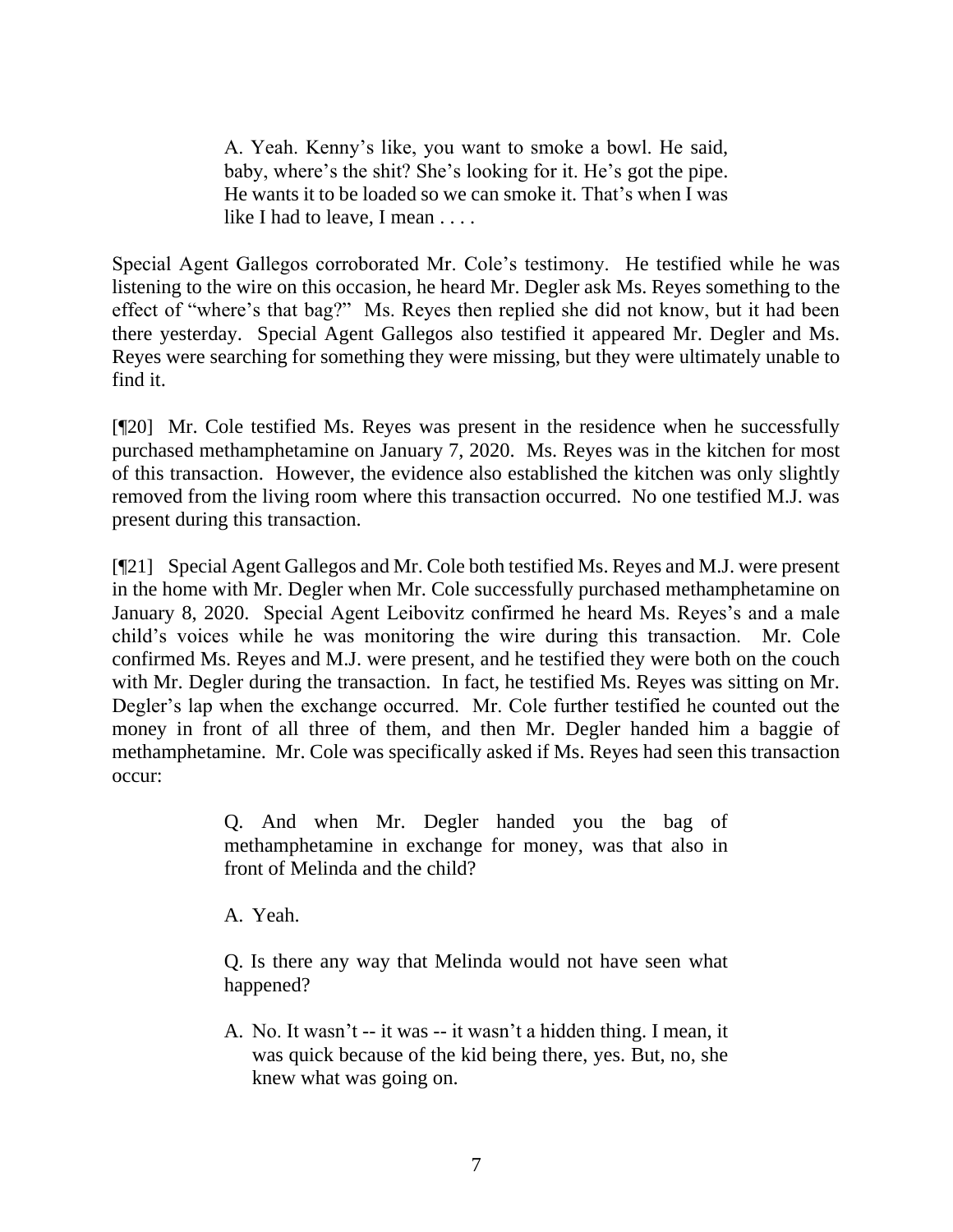[¶22] The State also played several audio recordings of phone calls Ms. Reyes made to her family members from the jail. During these calls, Ms. Reyes made statements she may have suspected Mr. Degler was doing methamphetamine, but she could not control people coming by the residence. She also stated she made him promise he would not do those types of transactions in front of her. She did not believe she should have been charged because even if she knew what Mr. Degler was doing, there was nothing she could have done about it. When family members suggested Ms. Reyes did not have to live with Mr. Degler, she stated she did not have any other place to live. She claimed she had been forced to choose between staying with her mother, where she felt unsafe because of her stepfather, or going back to the trailer and living with a drug dealer. In one of these calls, she admitted she had chosen Mr. Degler and her own happiness over her children.<sup>3</sup>

[¶23] The only testimony that contradicted some of the facts outlined above was offered by Mr. Degler. The State subpoenaed Mr. Degler, and it became abundantly clear he wanted to minimize Ms. Reyes's involvement. His testimony was impeached on several occasions. Mr. Degler initially claimed he was not selling drugs from December 2019 through January 2020, instead asserting he was only using both marijuana and methamphetamine during that time period. However, he admitted he pled guilty to possession with intent to deliver in relation to his transactions with Mr. Cole. He also admitted he used the scale found in the bathroom to make sure he was not "ripped off" during drug transactions. Mr. Degler then admitted he stored methamphetamine in the residence at times, and he occasionally smoked it in the home. However, he claimed he never smoked when M.J. was present. Mr. Degler also testified Ms. Reyes was never home when he was consuming methamphetamine. However, he then testified Ms. Reyes learned about his methamphetamine use shortly after Christmas 2019. He claimed she had moved out of the residence with M.J. for about a week. She then moved back in and began moving her things into the other bedroom. Mr. Degler also initially testified Ms. Reyes was never in the room when Mr. Cole was present. However, this testimony was impeached when the State played the audio recordings of the December 26, 2019, and January 8, 2020, controlled buys.<sup>4</sup>

[¶24] Ms. Reyes argued during her motion for acquittal and again on appeal the evidence was insufficient to show she knew methamphetamine was being stored or ingested in the residence. We disagree. Mr. Cole testified Ms. Reyes actively searched for some methamphetamine for him to buy on December 26, 2019, and she was present when he and Mr. Degler discussed smoking methamphetamine together. In addition, Mr. Cole testified Ms. Reyes personally witnessed the methamphetamine being exchanged for money on January 8, 2020. Further, when Special Agent Gallegos searched the residence, the

<sup>&</sup>lt;sup>3</sup> Ms. Reyes has another child, who is older than M.J. However, this child was not living with her at the time of these events, so he was not the subject of the child endangerment charge.

<sup>4</sup> The district court considered this evidence only for impeachment purposes, and the recordings were not admitted as exhibits at the trial.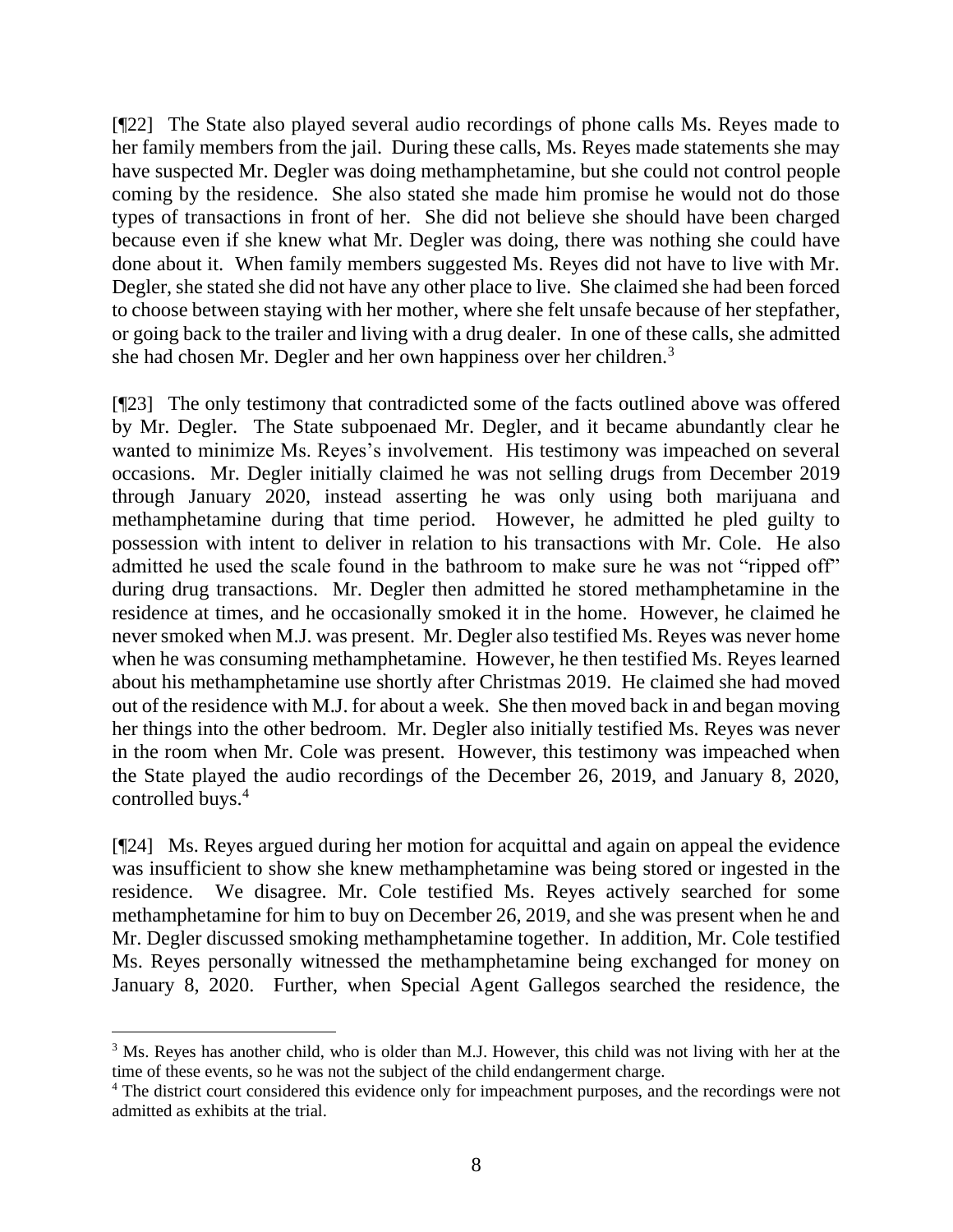methamphetamine was found in plain view on the nightstand in the bedroom Ms. Reyes shared with Mr. Degler. In addition, Mr. Degler himself testified Ms. Reyes became aware of his methamphetamine use shortly after Christmas 2019. Considering the evidence in a light most favorable to the State, and ignoring any contrary evidence, we conclude that a reasonable factfinder could have reasonably determined Ms. Reyes knew methamphetamine was being ingested, possessed, or stored in the residence.

[¶25] Ms. Reyes also asserts the evidence was insufficient to show she "knowingly" and "willfully" allowed M.J. to remain in a dwelling where she knew methamphetamine was stored. This Court has consistently ruled that "criminal statutes including the mental elements 'knowingly' and/or 'willfully' describe general intent crimes." *Butz v. State*, 2007 WY 152, ¶ 14, 167 P.3d 650, 654 (Wyo. 2007) (citing *Tillette v. State*, 637 P.2d 261, 264- 65 (Wyo. 1981); *King v. State*, 2002 WY 27, ¶ 23, 40 P.3d 700, 706 (Wyo. 2002)), *abrogated on other grounds by Granzer v. State*, 2008 WY 118, ¶ 20, 193 P.3d 266 (Wyo. 2008). We have also held that "knowingly" and "willfully" do not have technical legal meanings, and their ordinary meanings apply. *Butz*,  $\P$  19-22, 167 P.3d at 655-56. "Knowingly" means "'with awareness, deliberateness, or intention' as distinguished from inadvertently or involuntarily." *Id.* ¶ 20, 167 P.3d at 655 (quoting Webster's Third New Int'l Dictionary 1252 (2002)). A federal court has explained that "knowingly" means "the defendant realized what she was doing and was aware of the nature of her conduct and did not act through ignorance, mistake, or accident." *United States v. Alston-Graves*, 435 F.3d 331, 337 (D.C. Cir. 2006). Similarly, we have found "willfully" means "intentionally, knowingly, purposely, voluntarily, consciously, deliberately, and without justifiable excuse, as distinguished from carelessly, inadvertently, accidentally, negligently, heedlessly or thoughtlessly." *Butz*, ¶ 20, 167 P.3d at 655 (quoting *Dean v. State*, 668 P.2d 639, 642 (Wyo. 1983)). The State did not need to prove Ms. Reyes intended to expose M.J. to any of the risks related to the presence of methamphetamine. *Butz*, ¶ 15, 167 P.3d at 654. Nor did the State need to prove Ms. Reyes gave express consent or permission for M.J. to be present in the residence. *Granzer v. State*, 2010 WY 130, ¶ 11, 239 P.3d 640, 645 (Wyo. 2010). The State only had to prove Ms. Reyes knowingly and willfully, i.e., voluntarily or consciously, allowed M.J. to remain in the residence where she knew methamphetamine was being ingested, possessed, or stored therein.

[¶26] The evidence established M.J. was present in the residence on December 26, 2019, when Ms. Reyes was actively looking for methamphetamine, and Mr. Degler was talking about smoking methamphetamine with Mr. Cole. M.J. was present in the residence again on January 8, 2020, when Mr. Degler sold methamphetamine to Mr. Cole in front of Ms. Reyes and M.J. In addition, when the residence was searched, they found toys, clothing, bedding, and toothpaste, which would allow a factfinder to reasonably infer M.J. was living in the home with Mr. Degler and Ms. Reyes. Mr. Degler testified Ms. Reyes found out about his methamphetamine use in December 2019, moved out, and then returned with M.J. approximately a week later. Ms. Reyes's own statements on the calls she made from the jail support a finding that she chose to allow M.J. to be present in the residence, even